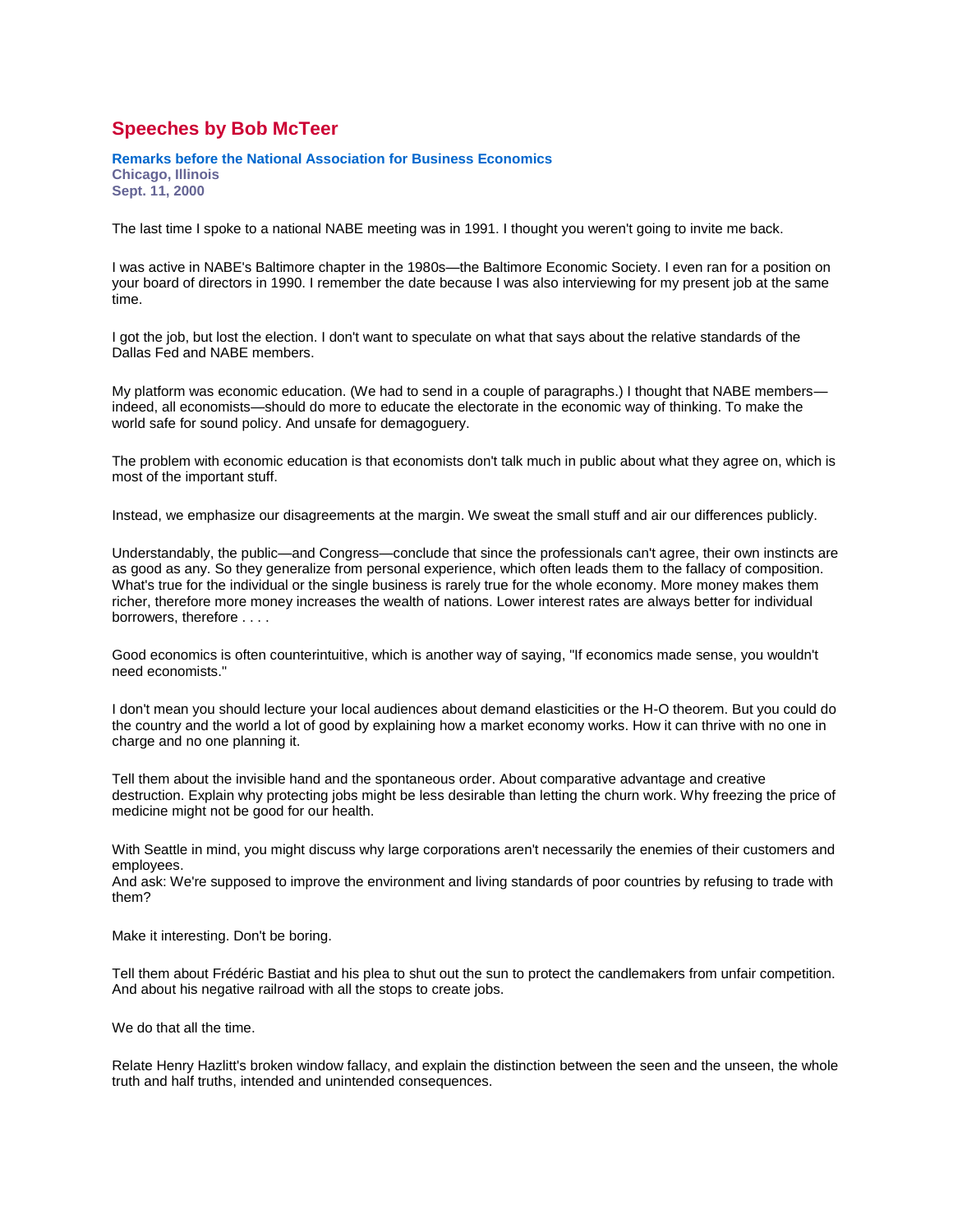For economic education purposes, you might even define economics as the study of unintended consequences.

These are the kinds of topics I hope you will address in your local communities every chance you get.

The chances of most of us making major theoretical contributions on the frontiers of economics are slim—and, in my case, none. But we can all make a difference by bringing popular understanding closer to that frontier, to make economic snake oil harder to sell.

We try to do some of that at the Dallas Fed, but it's a big country and we need help. (No, strike that. It's a big world.)

Unfortunately for the image of economists in the public mind, and perhaps in Congress, economists are regarded primarily as economic forecasters. That can be hard on reputations.

Fortunately, in my job, I'm discouraged from making public forecasts—especially about the future.

When Buddy Holly was 4 years old, he tried to play his toy fiddle in the family band. To mute the awful sound he made, his uncles waxed his bow. When it comes to forecasting and FOMC deliberations, my bow has been waxed. (Uncle Alan did it.)

You'll have to take my word for it, but I've had pretty good luck forecasting in recent years—not because of any skill, but because of my optimism. I've been called a "new-paradigm optimist," not always by those who meant it as a compliment. I've been called worse. I plead guilty.

In 1998, for example, I gave two college commencement addresses titled, "Graduating into the New-Paradigm Economy." Even as late as then, talk of "new paradigms" or "new economies" was considered naive and caused eyes to roll.

More sophisticated economists—usually those from elite universities that don't have good football teams—were still talking about good luck, or "positive supply shocks" soon to be reversed. They put quotation marks around the "socalled" New Economy.

Or they asked, dismissively, whether there was anything new in the New Economy. And suggested with great gravity that the law of supply and demand has not been repealed. To say "something is different this time" was considered naive. But to say "nothing has changed" was the voice of wisdom. Go figure.

But, as we all know, this economy has not been kind to pessimists. Even the optimists haven't been optimistic enough.

Late last December, *Business Week* ran its list of 50 forecasters with their real GDP forecasts for 2000 arrayed from top to bottom—from most optimistic to most pessimistic. At the top of the list, with the most optimistic forecast, was my friend and former colleague Wayne Angell. That didn't surprise me none, as we say in Texas.

What did surprise me was that Wayne won the top spot by forecasting a measly 4 percent growth for 2000. The 49 others were all lower. (The lower 49.)

Fear of the Fed, I guess. Or, fear of the Fed's fear of flying.

Growth had averaged more than 4 percent for the past four years, and 4 percent was the most optimistic forecast for 2000. As I recall, the first quarter came in at a 4.8 percent rate and the second at 5.3. I'm betting on Wayne.

Four percent growth is still regarded as unsustainable, even though we've been sustaining it for almost five years now. That's why my favorite economists are Richard Pryor and Yogi Berra. Yogi said you can observe a lot just by watching. Richard said, "Who are you going to believe? Me or your own lying eyes?"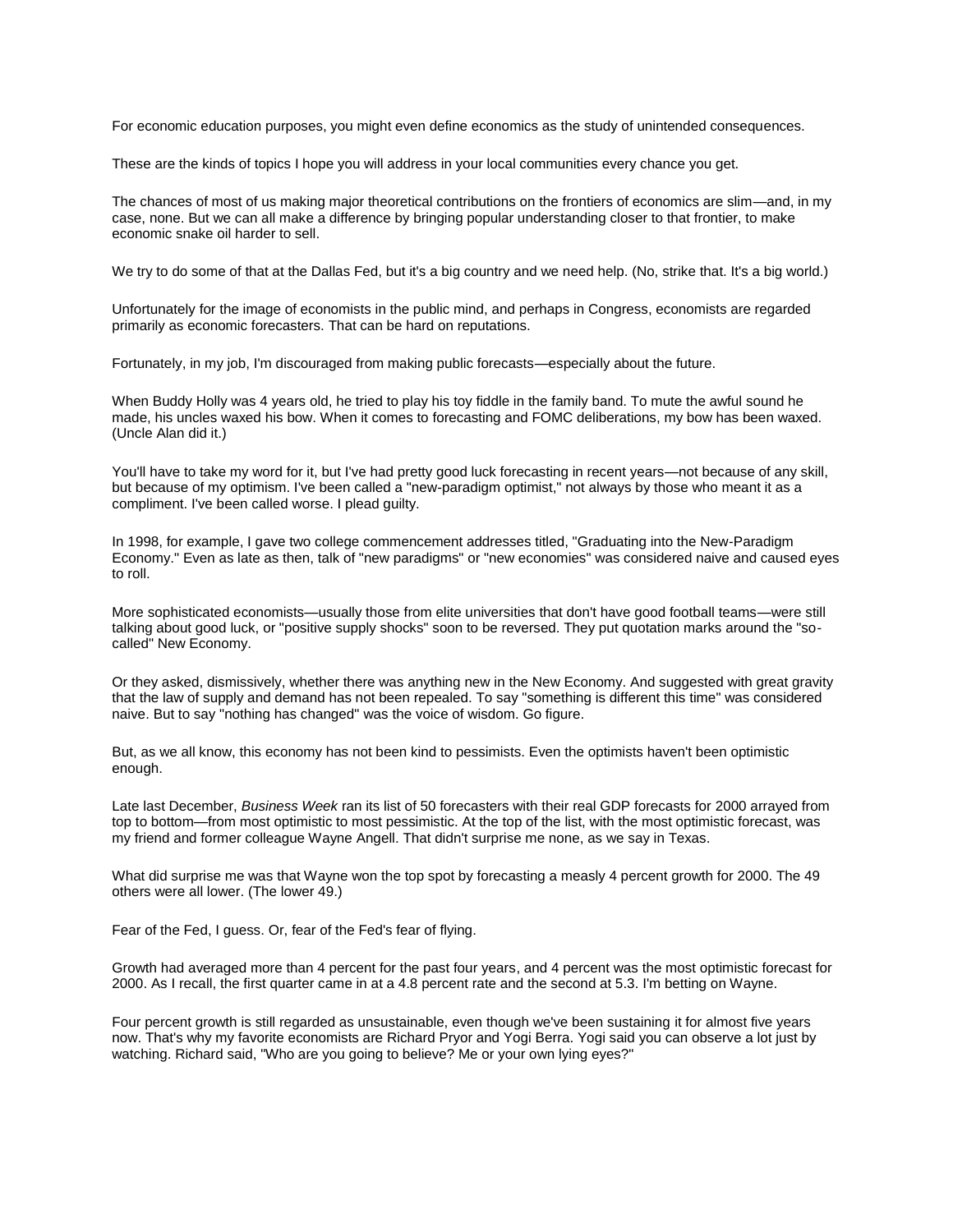(I wonder how Mae West would have put it.)

I know you must be wondering about my own forecasting methodology. Until recently, I'd take the results of the models (and the consensus view, which is about the same thing) and subtract at least a half point from the inflation projection and add it to the growth projection. Then I'd fine-tune it based on parking conditions at D/FW Airport, the taxi line at Reagan National, and the bulge in Alan Greenspan's briefcase. (What does he have in that thing, anyway?)

I know what many of you are thinking—especially those who are taking me too seriously. You're thinking, "You can't subtract from inflation while adding to growth." Growth and inflation go together. At least they don't go in opposite directions. Well, I'm not so sure. Remember, we're talking new paradigm here. (Since I'm from Dallas, I brought a chart.)

You are familiar with the equation of exchange: *MV = PQ*. Think of *MV* as the demand side and *PQ* as the supply side. Solving for *P*, we have *P = MV/Q*.

The big revelation here—and you may want to take notes on this—is that *Q* is the denominator, not the numerator. Other things equal, growth in *Q* will depress *P*, not inflate it.

I know what you're thinking. You're thinking: But *Q* will only be rising if *MV*, or aggregate demand, is rising. Granted. But the question is: Is *Q* (the supply side) passive, being dragged along against its will by surging demand, possibly stimulated by excessive money creation? Or is *Q* already at its "speed limit"? Or might *Q* (the supply side) have some life of its own?

I submit that the answer we learned to that question in the '70s was not the right answer for the second half of the '90s. And probably still isn't. (By the way, new-paradigm skeptics never talk about the second half of the '90s. The numbers look too good. They prefer to treat the whole decade as the relevant time frame. Watch for that.)

Anyway, a lot happened in the '90s. A lot that affected the supply side of the economy.

Even before the '90s—in the late '70s and '80s—much happened to revive the supply side and set the stage for further progress: marginal tax rate reductions, deregulation, PATCO.

As the '90s began,

We won the Cold War. (As Ed Yardeni says, War is inflationary. Peace is not.) Communism and hard-core socialism collapsed—both as working models and as ideologies. The workers and consumers of the former Soviet Union and Soviet bloc countries moved from behind the Iron Curtain into the competitive world marketplace. The curtain of trade protection was also lifted in Mexico, Latin America and elsewhere. Privatization and deregulation began in the new market economies and accelerated in others. Euroland was created. Inflation was reduced, in the United States and elsewhere. Fiscal deficits turned into surplus.

Surely there's some supply-side impetus in here somewhere.

What else happened in the '90s?

Technology happened. Information technology. High tech, both electronic and bio. The Internet, for most of us. The World Wide Web, search engines. Falling chip prices, rising processing and storage power. Moore's law. Wireless. Venture capital. CNBC—the nerd's ESPN. Viagra.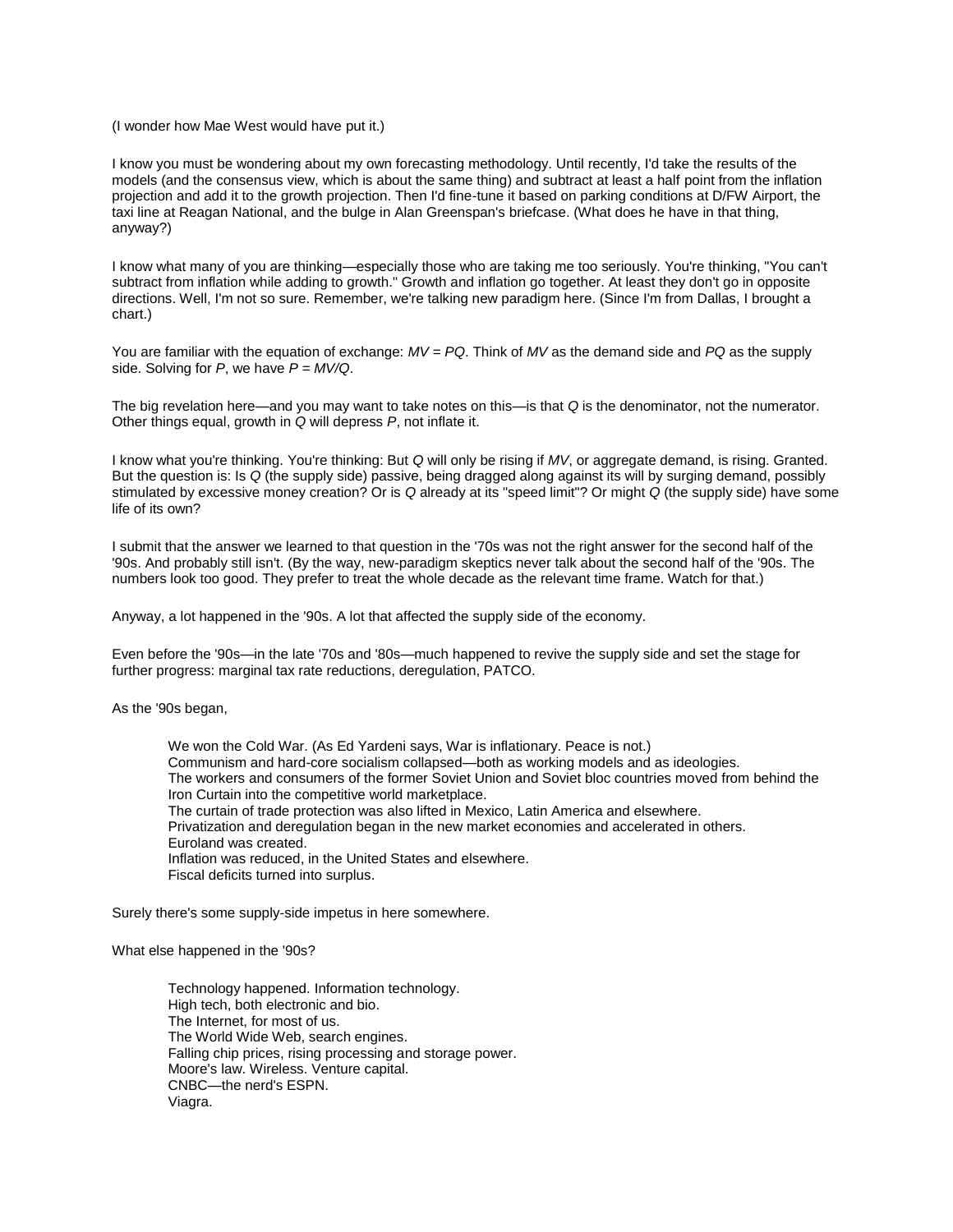The return on invested capital increased. Profits increased. Investment boomed, especially investment in equipment. The boom drove the chronic budget deficit into surplus.

Both the production of high-tech equipment and its use throughout the economy are inherently disinflationary. Combined with the more competitive global economy, pricing power was reduced.

Two decades of improving monetary policy brought inflation and inflation expectations to low levels, so that they weren't a major factor in business decisions. (Close to the Chairman's definition of price stability.) The argument that stable prices are the best environment for rapid growth was borne out.

In the inflationary '70s, squeezed profits led to price increases. Competitors would go along. In the disinflationary '90s, with global competition—with cheap labor seeking capital and with cheap capital seeking labor—price increases were not so easy. Somebody, somewhere in the world would eat your lunch.

Rapid employment growth made labor markets tight, and tight labor markets created the incentive to invest in laborsaving, productivity-enhancing technology.

In other words, tight labor markets lead to rising productivity. I believe Alice Rivlin—your honoree today—was the first person I heard point that out.

Surely these factors also put a little kick in *Q*.

Like my new-paradigm frog, who sat in the pan and didn't jump while his water reached the boiling point because he didn't realize his paradigm was shifting, many policymakers—and even some normal people—apparently didn't notice the paradigm shift either.

Or many had learned earlier lessons too well.

One lesson from the early '70s to the early '90s was that productivity grows only a bit over 1 percent. The labor supply, or hours worked, also increased only a bit over 1 percent. Add them together, and real output could grow only two bits over 2 percent without an acceleration of inflation. Thus, the unposted speed limit became 2 to 2.5 percent.

Several years ago in speeches I said that 2.5 percent growth was not enough. Three percent is not enough either. One night in a speech about three years ago, I got carried away and said even trees grow faster than 3 percent. The next morning Kathleen Hays quoted that on CNBC. Naturally, I was watching.

Truthfully, I don't know how fast trees grow, but there must be some constant in nature to use as a benchmark. I think pi might be a good candidate. That's a little over 3 percent.

Kathleen should check that out with her pi guy on CNBC.

Anyway, during the '70s and '80s the supply side of the economy came to be taken as a given—increasing 2 to 2.5 percent per year under full employment—while policy attention was focused almost exclusively on demand. The key was to hold demand growth down to the supply growth potential to keep inflation in check.

But during the 1990s, 1 plus 1 equals 2 became 2 plus 2 equals 4. That is, 2 percent productivity growth plus 2 percent growth in hours worked equals 4 percent output growth.

The doubling of productivity growth might or might not be sustained, according to conventional wisdom at the time. Probably not, since it resulted from temporary supply shocks and most of it was probably cyclical anyway—never mind that no cycle was visible and that the acceleration came several years into the longest expansion on record.

Sustaining the higher employment growth was considered even more problematical. Since rapid employment growth was drawing down the available supply of unemployed workers, it was just a matter of time and unpleasant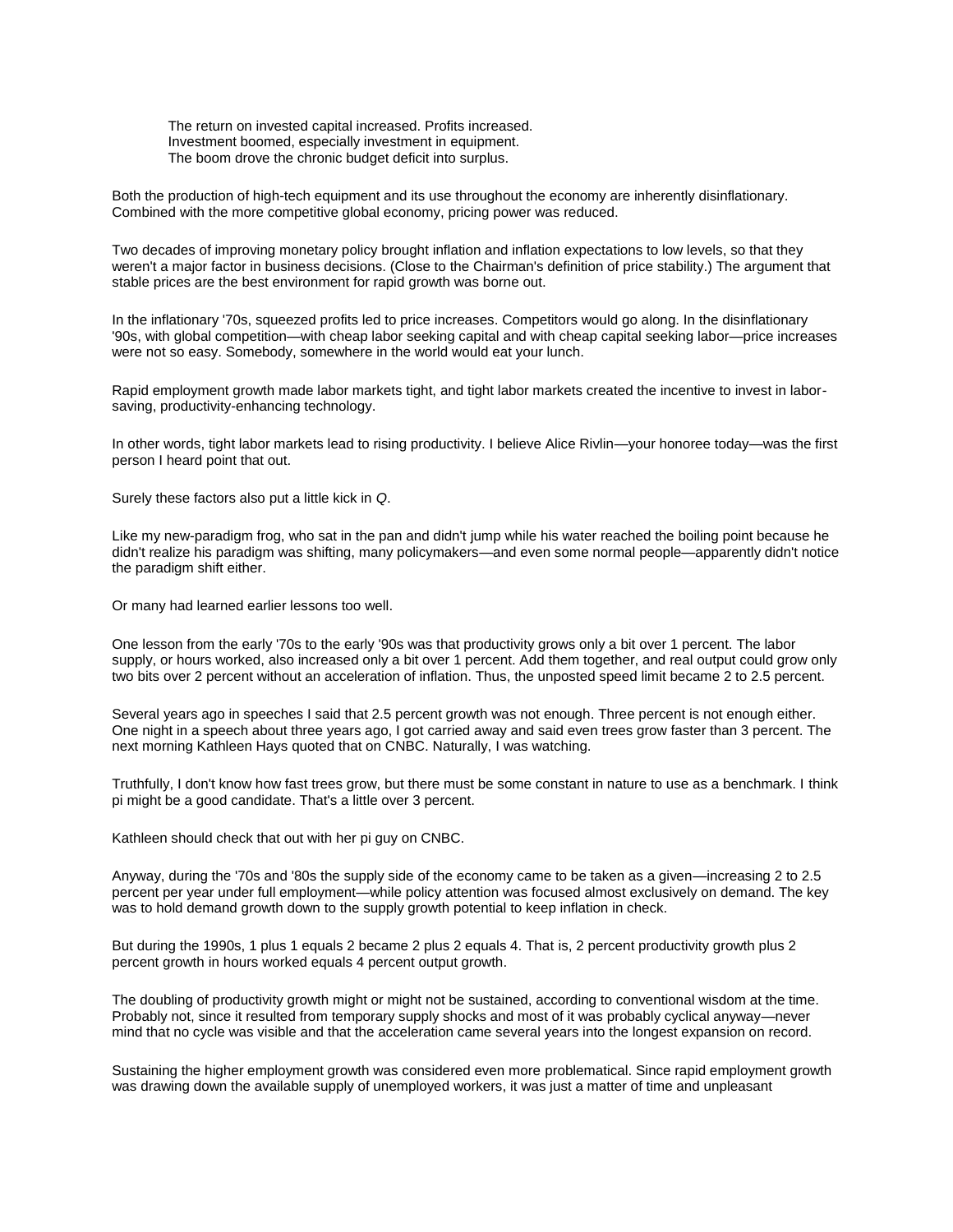## arithmetic.

But, never mind, productivity growth continued to accelerate to 3 percent and more. 3 plus 1 also equals four.

Not long ago, when the idea of a doubling of productivity growth to more than 2 percent was still new and still in doubt, I went out on a limb by saying that I thought 3 percent productivity growth was possible. The numbers later showed that it already had reached 3 percent.

The new-paradigm optimist wasn't optimistic enough.

Of course, as we all know, nonfarm productivity growth in the second quarter of this year came in at a 5.7 percent rate. Over the past four quarters, it has averaged 5.2 percent. That's not one quarter's number annualized. That's the increase over the past year. Let's see now: 5 plus 1 . . . .

By the way, we need to work on that second number, the labor supply growth. Congress recently did an important, good thing when it removed the prohibitive extra tax on Social Security recipients over 65 who want to work. My guess is that will help more over time than people now expect.

The logical, next, overdue step is immigration reform—especially for skilled foreign workers needed in our high-tech industries. The first step should be to remove the cap on H1-B visas. Yes, send us "your tired, your poor, your huddled masses." They've served us well over the years. They are us. We are them.

But send us your techies as well. Many of those techies are already studying electrical engineering and computer science in U.S. universities—mostly those without good football teams (which is probably a good thing). Let them stay if they want to. Remember, the world's brain drain is our brain gain.

Why are we resisting it? This calls for satire. Where is Bastiat when you need him?

Last year I wrote an op-ed piece on this and got a letter from a graduate student at the University of Texas. She had married a German graduate student there, and both were about to finish their graduate programs. He wanted to stay and work in the United States; she wanted to stay, too. She said staying was okay with the German government. But we were sending him back, and she was going with him.

Again, where is Bastiat when you need him?

The big story in the economy right now is the unprecedented growth in productivity. As I indicated earlier, nonfarm labor productivity increased 5.2 percent over the past year, while real GDP was increasing 6 percent and unit labor costs were falling 0.4 percent. That 6 percent GDP number, by the way, is the combination of a 7 percent annual rate in the second half of last year and 5 percent in the first half of this year.

The change in the composition of GDP from the first to the second quarter this year suggests some further slowing, with consumption growth off and inventories building. Slowing employment growth also suggests some slowing as well, although it's hard to tell how much is demand-related and how much is due to supply constraints.

As Chairman Greenspan has pointed out, it's accelerating productivity rather than merely a high level of productivity growth that makes for policy nirvana (my word, not his). Accelerating productivity allows wages to rise without comparable increases in unit labor costs and keeps cost-push inflation—if you believe in such a thing—at bay.

I'm confident that productivity growth will remain high for the foreseeable future, especially if labor markets remain relatively tight. Productivity growth has even continued to accelerate—as the Chairman apparently pointed out recently in Jackson Hole— but acceleration can't be counted on forever.

Anyway, with the limits to productivity acceleration uncertain, I think the most important thing to avoid in conducting monetary policy is to avoid basing policy on real growth. We simply don't know what the speed limit is going to be.

More specifically, you shouldn't tighten monetary policy because growth is too fast or because the unemployment rate